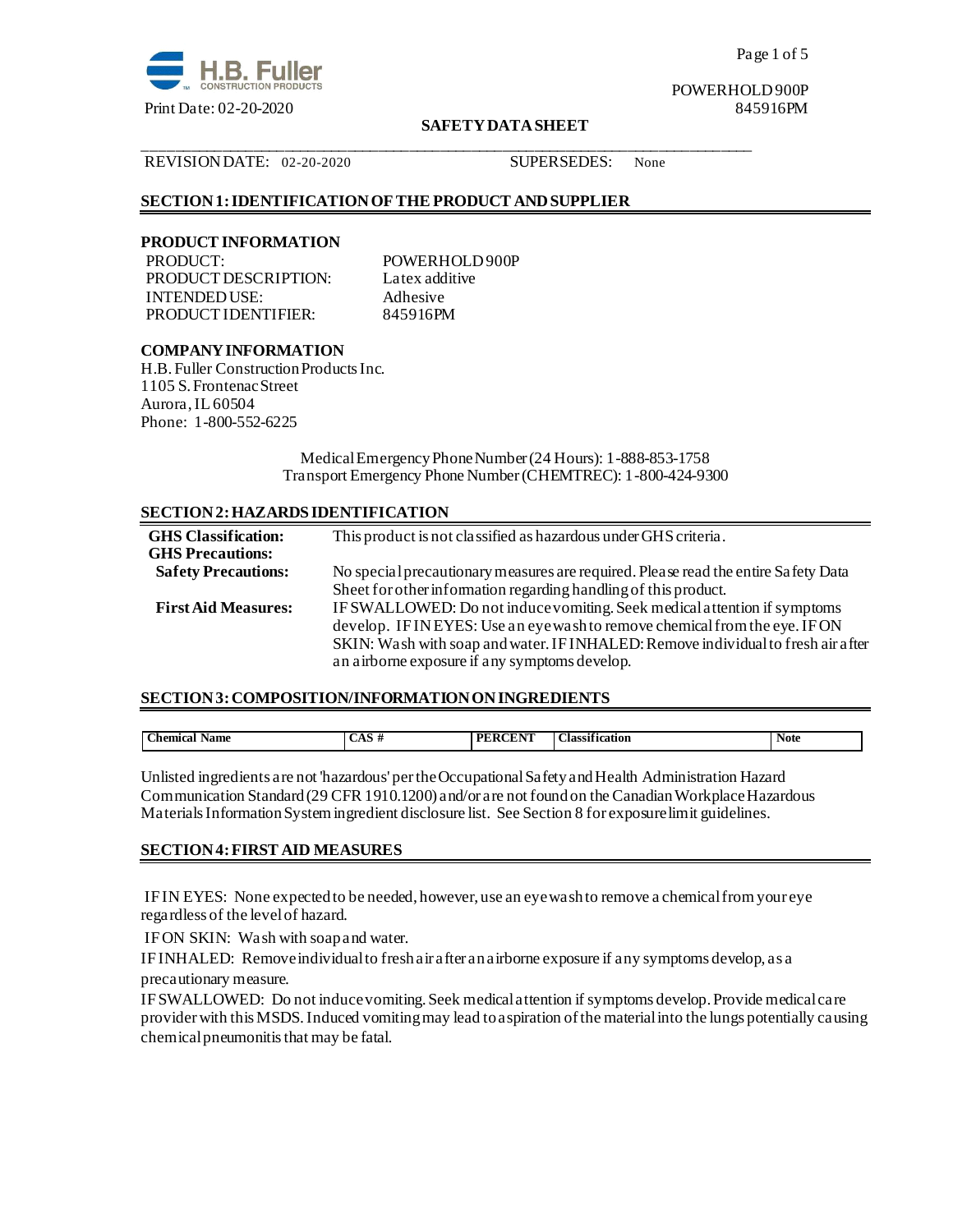

# POWERHOLD 900P

### **SAFETY DATA SHEET**

\_\_\_\_\_\_\_\_\_\_\_\_\_\_\_\_\_\_\_\_\_\_\_\_\_\_\_\_\_\_\_\_\_\_\_\_\_\_\_\_\_\_\_\_\_\_\_\_\_\_\_\_\_\_\_\_\_\_\_\_\_\_\_\_\_\_\_\_\_\_\_\_\_\_\_\_\_\_

# **SECTION 5: FIRE FIGHTING MEASURES**

| EXTINGUISHING MEDIA:                | Use water spray, foam, dry chemical or carbon dioxide.<br>UNUSUAL FIRE AND EXPLOSION HAZARDS: There is a possibility of pressure buildup in closed containers<br>when heated. Water spray may be used to cool the containers.<br>Material will burn in a fire. |
|-------------------------------------|----------------------------------------------------------------------------------------------------------------------------------------------------------------------------------------------------------------------------------------------------------------|
| SPECIAL FIRE FIGHTING INSTRUCTIONS: | Persons exposed to products of combustion should wear self-<br>contained breathing apparatus and full protective equipment.                                                                                                                                    |
| HAZARDOUS COMBUSTION PRODUCTS:      | Carbon dioxide, Carbon monoxide                                                                                                                                                                                                                                |

# **SECTION 6: ACCIDENTAL RELEASE MEASURES**

| SPECIAL PROTECTION: | No a dverse health effects expected from the clean-up of spilled material.<br>Follow personal protective equipment recommendations found in |
|---------------------|---------------------------------------------------------------------------------------------------------------------------------------------|
|                     | Section 8 of this SDS.                                                                                                                      |
|                     | METHODS FOR CLEAN-UP: Dike if necessary, contain spill with inert absorbent and transfer to                                                 |
|                     | containers for disposal. Keep spilled product out of sewers, watersheds,                                                                    |
|                     | or water systems.                                                                                                                           |

Transport Emergency Phone Number (CHEMTREC): 1-800-424-9300

# **SECTION 7: HANDLING AND STORAGE**

Handling: No special handling instructions due to toxicity.

Storage: Store in a cool, dry place.Protect from freezing. Consult the Technical Data Sheet for specific storage instructions.

# **SECTION 8: EXPOSURE CONTROLS/PERSONAL PROTECTION**

# **EXPOSURE LIMITS:**

| <b>Chemical Name</b> | <b>Note</b> | <b>ACGIH EXPOSURE LIMITS</b> | <b>OSHAPEL</b> |
|----------------------|-------------|------------------------------|----------------|
| No data available.   |             |                              |                |
|                      |             |                              |                |

# **ENGINEERING CONTROL METHODS:**

| <b>VENTILATION:</b>            | General room ventilation might be required under normal conditions<br>of use.                                                                                                                                                     |
|--------------------------------|-----------------------------------------------------------------------------------------------------------------------------------------------------------------------------------------------------------------------------------|
| <b>EYE PROTECTION:</b>         | Wear safety glasses when handling this product.                                                                                                                                                                                   |
| <b>SKIN PROTECTION:</b>        | Not normally considered a skin hazard. Where use can result in skin<br>contact, practice good personal hygiene. Wash hands and other<br>exposed areas with mild soap and water before eating, drinking, and<br>when leaving work. |
| GLOVES:                        | Not normally required. Use nitrile gloves if conditions warrant.                                                                                                                                                                  |
| <b>RESPIRATORY PROTECTION:</b> | No respiratory protection required under normal conditions of use.<br>Respirators should be selected by and used following requirements<br>found in OSHA's respirator standard (29 CFR 1910.134).                                 |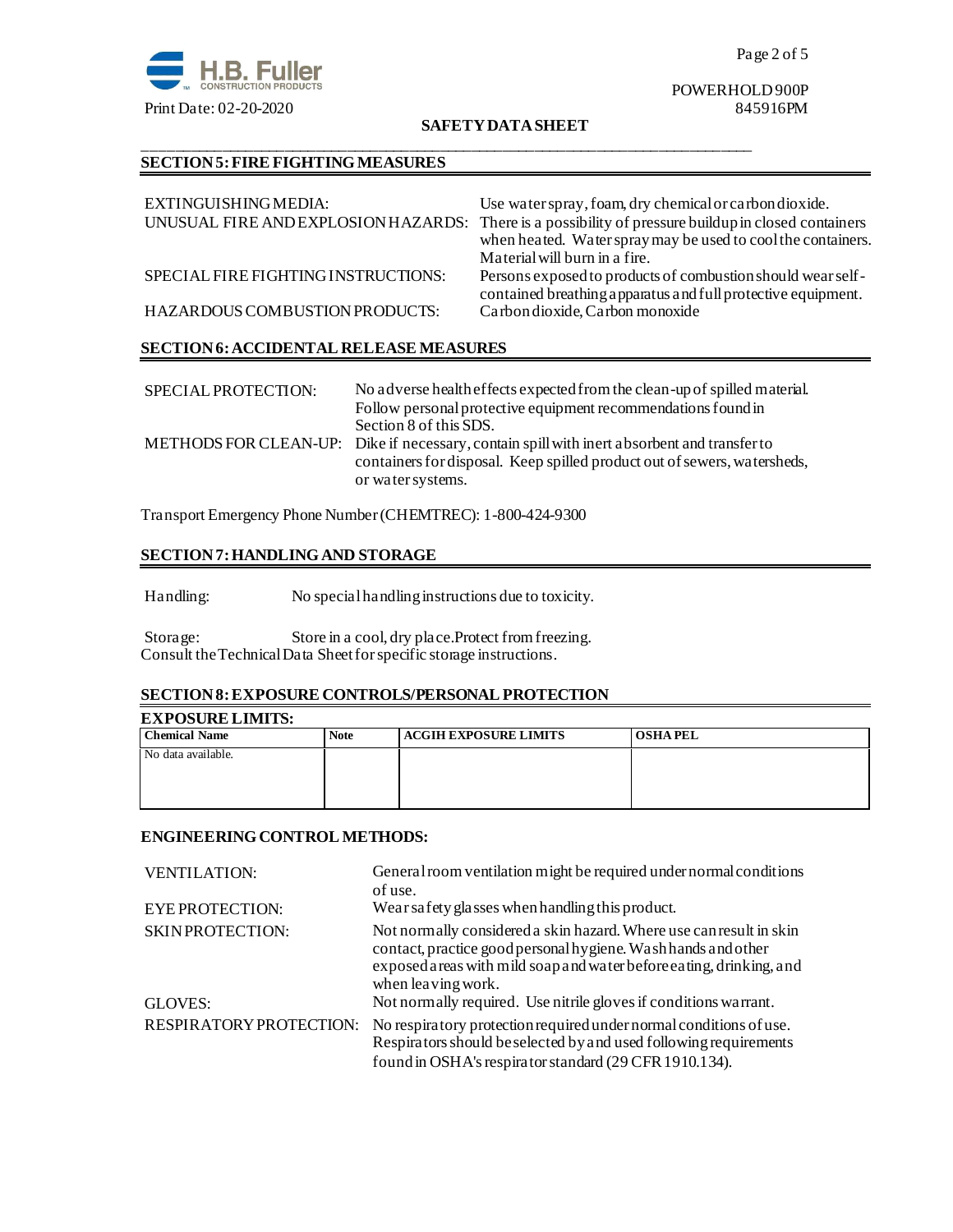

#### Page 3 of 5

POWERHOLD 900P

# **SAFETY DATA SHEET**

\_\_\_\_\_\_\_\_\_\_\_\_\_\_\_\_\_\_\_\_\_\_\_\_\_\_\_\_\_\_\_\_\_\_\_\_\_\_\_\_\_\_\_\_\_\_\_\_\_\_\_\_\_\_\_\_\_\_\_\_\_\_\_\_\_\_\_\_\_\_\_\_\_\_\_\_\_\_

# **SECTION 9: PHYSICAL AND CHEMICAL PROPERTIES**

PHYSICAL STATE:<br>
COLOR: United States and Muslim Muslim Muslim Muslim Muslim Muslim Muslim Muslim Muslim Muslim Muslim Muslim Muslim Muslim Muslim Muslim Muslim Muslim Muslim Muslim Muslim Muslim Muslim Muslim Muslim Musli COLOR: ODOR: Sweet Mild<br>CODOR THRESHOLD: Sweet Mild<br>Not established ODOR THRESHOLD:  $pH:$  8.5 FREEZING/MELTING POINT (deg. C): Not established BOILING POINT (deg. C): Not established FLASH POINT: Non flammable EVAPORATION RATE: Not established FLAMMABILITY: Not a flammable solid or gas UPPER EXPLOSIVE LIMIT (% in air): Not established LOWER EXPLOSIVE LIMIT (% in air): Not established VAPOR PRESSURE (mm Hg): Not established VAPOR DENSITY: Not established WEIGHT PER GALLON (lbs.): 8.60 SPECIFIC GRAVITY: 1.030 SOLUBILITY: Not established OCTANOL/WATER COEFFICIENT: Not established AUTOIGNITION TEMPERATURE: Not established DECOMPOSITION TEMPERATURE: Not established VISCOSITY: No data a vailable. SOLIDS (% by weight): 30.0 VOC, weight percent Not determined

#### **SECTION 10: STABILITY AND REACTIVITY**

STABILITY: STABILITY: Stable under normal conditions. CHEMICALINCOMPATIBILITY: Not established HAZARDOUS POLYMERIZATION: Will not occur. HAZARDOUS DECOMPOSITION PRODUCTS: Carbon monoxide, carbon dioxide

# **SECTION 11: TOXICOLOGICAL INFORMATION**

**Component Toxicity / Toxicology Data:**

| <b>COMPONENT NAME</b> | <b>LD50/LC50</b> |
|-----------------------|------------------|
| No data available.    |                  |
|                       |                  |
|                       |                  |

#### **This product is a mixture. Unless noted, the information below is based on components.**

Skin corrosion / irritation: No irritation hazard in normal industrial use.

Serious eye damage / irritation :No irritation hazard in normal industrial use.

Respiratory / skin sensitization: No data available.

Germ cell mutagenicity: No data available.

Carcinogenicity: No data available.

Reproductive toxicity: No data available.

Specific target organ toxicity-single exposure:No data available.

Respiratory irritation / Narcotic effects: No data available.

Specific target organ toxicity-repeated exposure:No data available.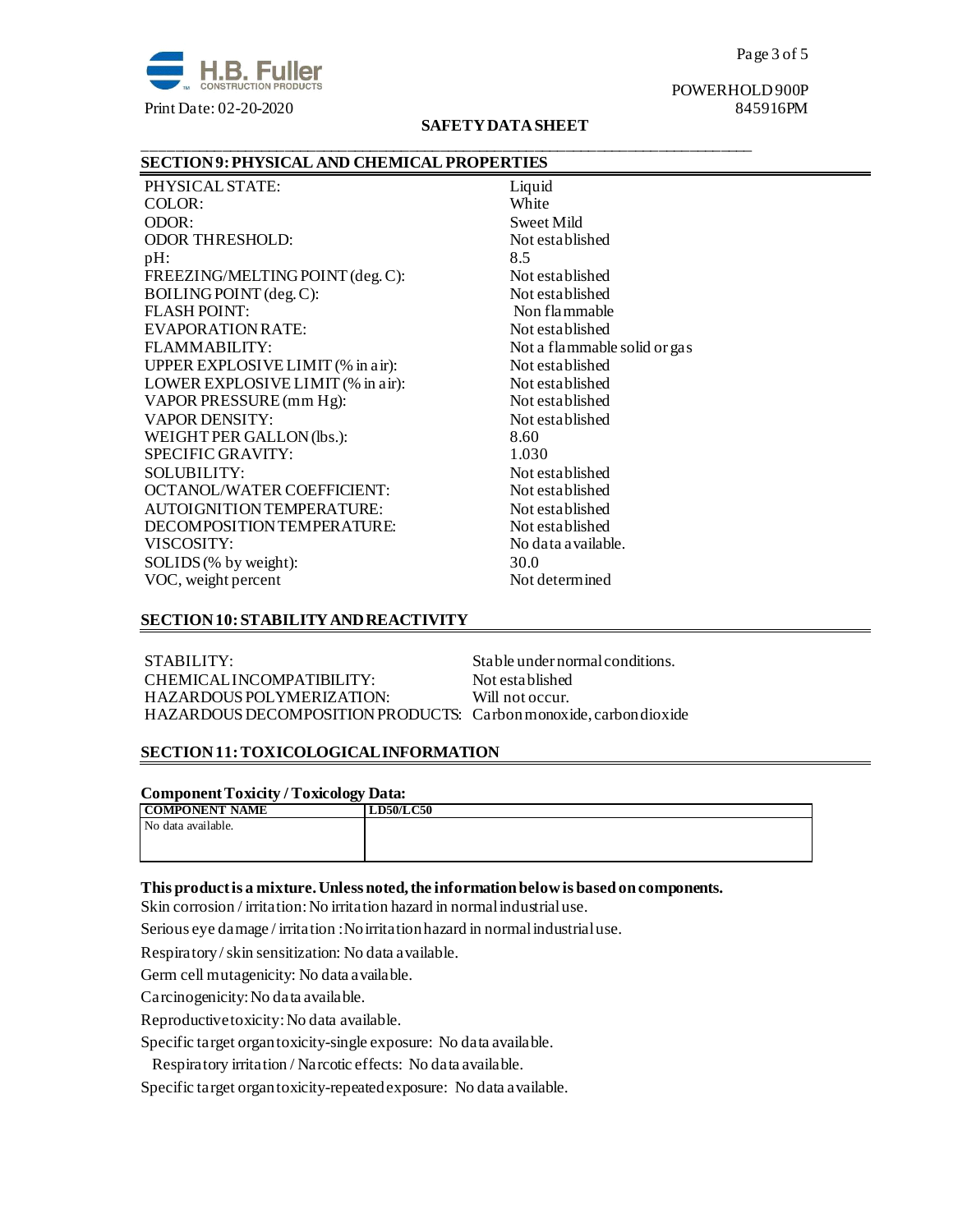

# POWERHOLD 900P

# **SAFETY DATA SHEET**

Target organs potentially affected by exposure: No organs known to be damaged from exposure to this product. Aspiration hazard: Not an aspiration hazard.

Medical Conditions Aggravated by Exposure: No medical conditions affected by exposure. **SECTION 12: ECOLOGICAL INFORMATION**

\_\_\_\_\_\_\_\_\_\_\_\_\_\_\_\_\_\_\_\_\_\_\_\_\_\_\_\_\_\_\_\_\_\_\_\_\_\_\_\_\_\_\_\_\_\_\_\_\_\_\_\_\_\_\_\_\_\_\_\_\_\_\_\_\_\_\_\_\_\_\_\_\_\_\_\_\_\_

# OVERVIEW: No ecological information available for this product. MOBILITY: No data available. PERSISTENCE: No data available. BIOACCUMULATION: No data available.

# **This product has not been tested for ecological effects. Relevant information for components is listed below:**

| Component:         | <b>Ecotoxicity values:</b>       |
|--------------------|----------------------------------|
| No data available. | <b>Acute Toxicity (Fish):</b>    |
|                    | <b>Acute Toxicity (Daphnia):</b> |
|                    | <b>Acute Toxicity (Algae):</b>   |

# **SECTION 13: DISPOSAL CONSIDERATIONS**

To the best of our knowledge, this product does not meet the definition of hazardous waste under the U.S. EPA Hazardous Waste Regulations 40 CFR 261. Solidify and dispose of in an approved landfill. Consult state, local or provincial authorities for more restrictive requirements.

# **SECTION 14: TRANSPORT INFORMATION**

Consult Bill of Lading for transportation information.

# **SECTION 15: REGULATORY INFORMATION**

# **INVENTORY STATUS**

| <b>U.S. EPA TSCA:</b>  | This product is in compliance with the Toxic Substances Control Act's |  |  |
|------------------------|-----------------------------------------------------------------------|--|--|
|                        | Inventory requirements.                                               |  |  |
| CANADIAN CEPA DSL:     | The components of this product are included on the DSL or are exempt  |  |  |
|                        | from DSL requirements.                                                |  |  |
| EUROPEAN REACH:        | As a result of the introduction of REACH into Europe, this product    |  |  |
|                        | cannot be imported into Europe unless the REACH requirements are      |  |  |
|                        | met.                                                                  |  |  |
| <b>AUSTRALIA AICS:</b> | This product is in compliance with the Australian Inventory of        |  |  |
|                        | Chemical Substances requirements.                                     |  |  |
| KOREANTCCL:            | This product is in compliance with the Korean Existing Chemicals List |  |  |
|                        | requirements.                                                         |  |  |

If you need more information about the inventory status of this product call 651-236-5858.

This product may contain chemical substances that are regulated for export by various government agencies (such as the Environmental Protection Agency, the Bureau of Industry and Security, or the Drug Enforcement Administration, among others). Before exporting this product from the USA or Canada, we recommend you contact us at reg.request@hbfuller.com to request an export review.

# **FEDERAL REPORTING**

EPA SARA Title III Section 313